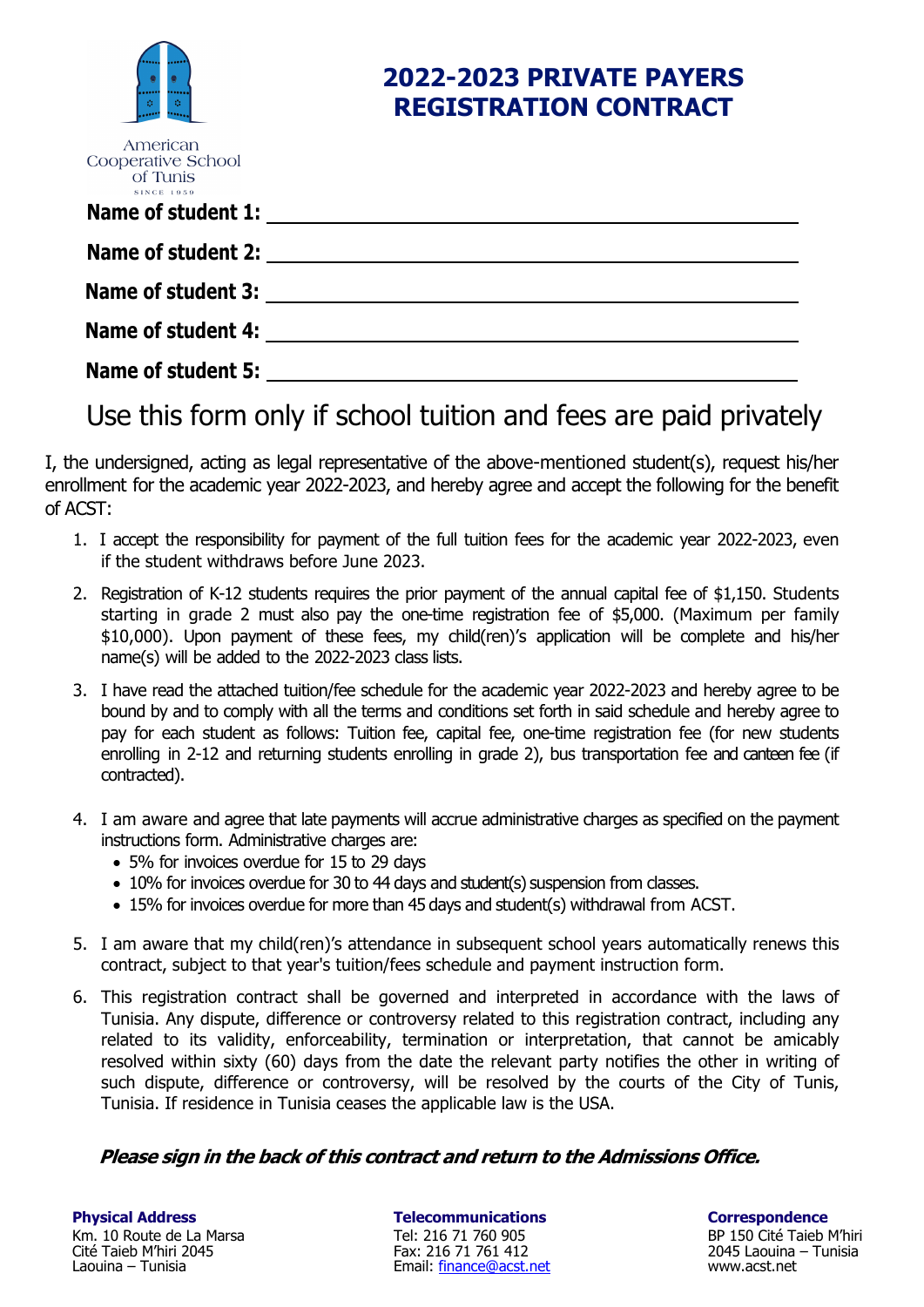

American

# **2022-2023 PRIVATE PAYERS REGISTRATION CONTRACT**

| Cooperative School<br>of Tunis<br><b>SINCE 1959</b>                                                           |  |
|---------------------------------------------------------------------------------------------------------------|--|
| First and Last name of Parent 1 (please print): ________________________________                              |  |
| ID number or passport number and date issued:<br><u>ID</u> number or passport number and date issued:         |  |
| Address in Tunisia: 2008 and 2008 and 2008 and 2008 and 2008 and 2008 and 2008 and 2008 and 2008 and 2008 and |  |
|                                                                                                               |  |
|                                                                                                               |  |
|                                                                                                               |  |
| First and Last name of Parent 2 (please print): ________________________________                              |  |
| ID number or passport number and date issued: __________________________________                              |  |
|                                                                                                               |  |
|                                                                                                               |  |
|                                                                                                               |  |
|                                                                                                               |  |
|                                                                                                               |  |
|                                                                                                               |  |
| Accepted by ACST (Name of officer):                                                                           |  |

Signature: Place and Date:

Km. 10 Route de La Marsa Cité Taieb M'hiri 2045 Laouina – Tunisia

**Physical Address Telecommunications Correspondence** Tel: 216 71 760 905 Fax: 216 71 761 412 Email: finance@acst.net

BP 150 Cité Taieb M'hiri 2045 Laouina – Tunisia www.acst.net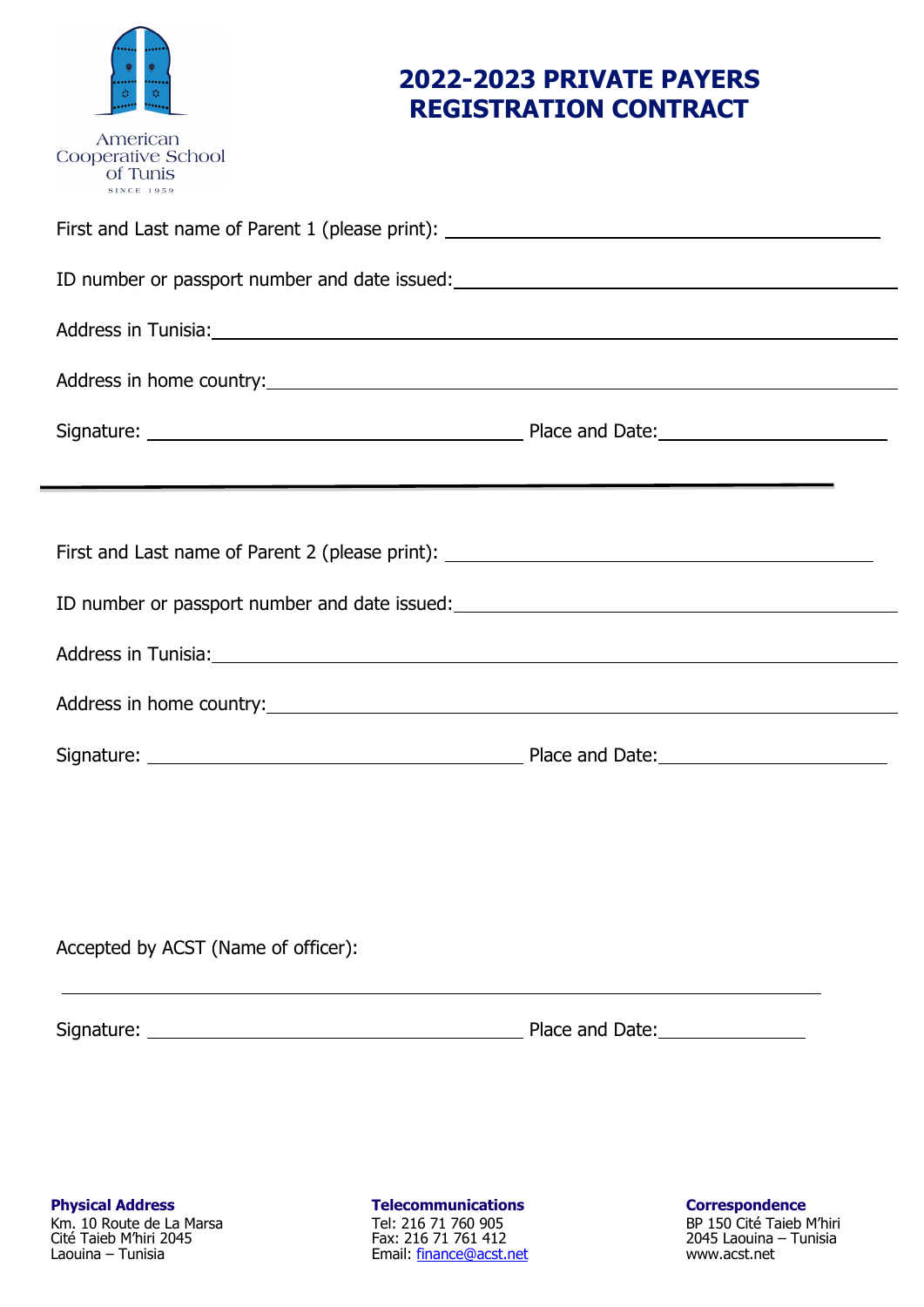

American Cooperative School of Tunis **SINCE 1959** 

## **All fees are in US Dollars. Payments may be made either:**

- A US Dollar check payable to ACST drawn on a U.S. bank.
- A transfer to TD Bank in U.S. (include family name and invoice number in reference).
- Tunisian nationals must pay in Tunisian dinars (cash or check payable to ACST only).

### **All bank transfer charges are to be covered by the payer:**

When making a transfer, please send a copy of the transfer to the Finance Office for confirmation of payment. Receipts will be issued for transfers only upon confirmation of funds transferred into the School bank account.

## **For wires in US Dollars Only (please DO NOT send wires in any other currency)**

| <b>Bank Name</b>     | <b>TD BANK, NA</b>                                                  |
|----------------------|---------------------------------------------------------------------|
| <b>Bank Address</b>  | 1753 Connecticut Avenue, NW Washington, DC 20009, USA               |
| Account $#$          | 4255351028                                                          |
| <b>Account Name:</b> | American Cooperative School of Tunis                                |
| Routing $#$          | 054001725                                                           |
| <b>SWIFT Code:</b>   | NRTHUS33XXX                                                         |
| School Address:      | Km. 10 Route de La Marsa, Cite Taieb M'Hiri, Laouina 2045 - Tunisia |

For transfers to this account please check with your bank to confirm if they are using an intermediary bank. In some cases an intermediary bank will deduct a handling charge. If this is the case, **\$50** must be added to the transfer amount. Any resulting credit balance will be refunded in Tunisian Dinars.

**N.B.** ACST will never suddenly instruct you to transfer money to a different bank account or unexpectedly ask you for sensitive financial information via email. Should you be in any doubt about the legitimacy of an email, call the school directly at  $+216$  71 760 905.

## **LATE PAYMENT PENALTIES**

Payers can avoid late payment fees by paying the invoice by its due date. Students will not be allowed to take a seat for class on the first day of school if the invoice is not fully paid or a payment plan (private payers only) has been agreed upon.

If necessary, penalties will be imposed as follows:

- $\bullet$  15 days late  $-5\%$  on unpaid balance.
- 30 days late 10% on unpaid balance and student(s) suspension from classes.
- 45 days late 15% on unpaid balance student(s) withdrawal from ACST.

We appreciate your understanding and cooperation in ensuring prompt payment of school fees.

Read and accepted by:  $\frac{1}{\text{Mean}}$ 

Ī